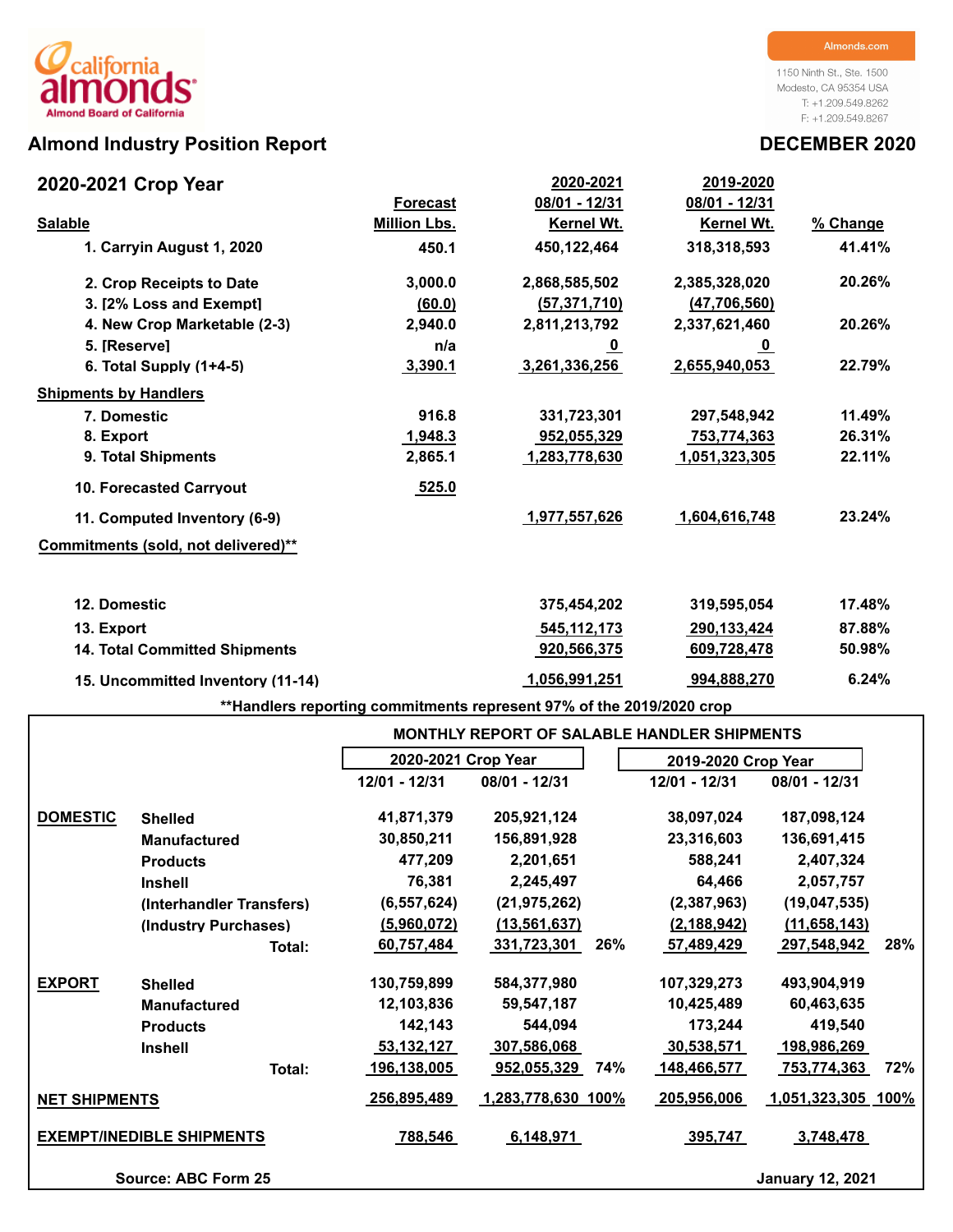#### Destination > 250,000 LBS. Current YTD are reported

| Global          | 2020/21    |                                |                        | 2020 - 2021 - Current                 |                         |                          | 2020 - 2021 - YTD                  |                           |                        | 2019 - 2020 - Current                 |                        |                          | 2019 - 2020 - YTD                  |                          |
|-----------------|------------|--------------------------------|------------------------|---------------------------------------|-------------------------|--------------------------|------------------------------------|---------------------------|------------------------|---------------------------------------|------------------------|--------------------------|------------------------------------|--------------------------|
| Percent         | vs.        |                                |                        | <b>Current Month - December, 2020</b> |                         |                          | August 1 through December 31, 2020 |                           |                        | <b>Current Month - December, 2019</b> |                        |                          | August 1 through December 31, 2019 |                          |
| <b>Total</b>    | 2019/20    | <b>World Region</b>            |                        | <b>NKW</b>                            | <b>Month</b>            |                          | <b>NKW</b>                         | <b>YTD</b>                |                        | <b>NKW</b>                            | <b>Month</b>           |                          | <b>NKW</b>                         | <b>YTD</b>               |
| <b>Shiments</b> | <b>YTD</b> | <b>Destination</b>             | <b>SHELLED</b>         | <b>INSHELL</b>                        | <b>TOTAL</b>            | <b>SHELLED</b>           | <b>INSHELL</b>                     | <b>TOTAL</b>              | <b>SHELLED</b>         | <b>INSHELL</b>                        | <b>TOTAL</b>           | <b>SHELLED</b>           | <b>INSHELL</b>                     | <b>TOTAL</b>             |
|                 | $+1$ .     |                                | 73%                    | 27%                                   | 100%                    | 68%                      | 32%                                | 100%                      | 79%                    | 21%                                   | 100%                   | 74%                      | 26%                                | 100%                     |
|                 |            |                                |                        |                                       |                         |                          |                                    |                           |                        |                                       |                        |                          |                                    |                          |
|                 | $-4%$      | <b>VORTH AMERICA</b><br>Canada | 4,621,124              | $\mathbf 0$                           | 4,621,124               | 26,134,856               | $\Omega$                           | 26,134,856                | 4,050,365              | $\mathbf 0$                           | 4,050,365              | 27,215,825               | 16,080                             | 27,231,905               |
|                 | 26%        | Mexico                         | 2,442,042              | $\mathbf 0$                           | 2,442,042               | 14,970,691               | $\Omega$                           | 14,970,691                | 1,704,321              | $\mathbf 0$                           | 1,704,321              | 11,868,027               | $\mathbf 0$                        | 11,868,027               |
|                 | 5%         | Ttl NORTH AMERICA              | 7,063,166              | $\overline{0}$                        | 7,063,166               | 41, 164, 747             | $\overline{0}$                     | 41, 164, 747              | 5,754,686              | $\Omega$                              | 5,754,686              | 39,092,532               | 16,080                             | 39,108,612               |
|                 |            | ATIN AMERICA/CARIBBEAN         |                        |                                       |                         |                          |                                    |                           |                        |                                       |                        |                          |                                    |                          |
|                 | 379%       | Argentina                      | 257,160                | $\mathbf 0$                           | 257,160                 | 1,879,053                | $\Omega$                           | 1,879,053                 | 36,000                 | $\mathbf 0$                           | 36,000                 | 392,593                  | $\mathbf 0$                        | 392,593                  |
|                 | 167%       | <b>Brazil</b>                  | 502,363                | $\Omega$                              | 502,363                 | 5,242,844                | $\Omega$                           | 5,242,844                 | 420,925                | $\Omega$                              | 420,925                | 1,946,324                | 17,865                             | 1,964,189                |
|                 | 93%        | Chile                          | 1,630,202              | $\overline{0}$                        | 1,630,202               | 5,170,480                | $\Omega$                           | 5,170,480                 | 311,950                | $\mathbf 0$                           | 311,950                | 2,684,251                | $\mathbf 0$                        | 2,684,251                |
|                 | 82%        | Colombia                       | 716,525                | $\mathbf 0$                           | 716,525                 | 3,681,310                | $\Omega$                           | 3,681,310                 | 256,071                | $\Omega$                              | 256,071                | 2,022,176                | $\mathbf 0$                        | 2,022,176                |
|                 | 74%        | Costa Rica                     | 51,592                 | $\mathbf 0$                           | 51,592                  | 711,703                  | $\mathbf 0$                        | 711,703                   | 80,000                 | $\Omega$                              | 80,000                 | 409,648                  | $\mathbf 0$                        | 409,648                  |
|                 | 123%       | Dominican Republic             | $\Omega$               | $\Omega$                              | $\mathsf 0$             | 207,403                  | 68,598                             | 276,001                   | 4,603                  | $\mathbf 0$                           | 4,603                  | 65,366                   | 58,187                             | 123,553                  |
|                 | 156%       | Peru                           | 333,400                | $\mathbf 0$                           | 333,400                 | 3,168,250                | $\mathbf 0$                        | 3,168,250                 | 221,500                | $\mathbf 0$                           | 221,500                | 1,235,613                | $\mathbf 0$                        | 1,235,613                |
|                 | 5%         | Trinidad                       | 62,200                 | $\Omega$                              | 62,200                  | 306,700                  | $\Omega$                           | 306,700                   | 52,500                 | $\mathbf 0$                           | 52,500                 | 291,500                  | $\mathbf 0$                        | 291,500                  |
|                 | 122%       | Ttl LATIN AMERICA/CARIBB       | 3,614,442              | $\overline{0}$                        | 3,614,442               | 20,818,607               | 70,373                             | 20,888,980                | 1,402,449              | $\overline{0}$                        | 1,402,449              | 9,336,011                | 76,052                             | 9,412,063                |
| 5%              | 28%        | <b>Total AMERICAS</b>          | 10,677,608             | $\mathbf 0$                           | 10,677,608              | 61,983,354               | 70,373                             | 62,053,727                | 7,157,135              | $\mathbf 0$                           | 7,157,135              | 48,428,543               | 92,132                             | 48,520,675               |
|                 |            |                                |                        |                                       |                         |                          |                                    |                           |                        |                                       |                        |                          |                                    |                          |
|                 | 54%        | <b>NORTHEAST ASIA</b>          |                        |                                       |                         |                          |                                    |                           |                        |                                       |                        |                          |                                    |                          |
|                 | $-15%$     | China/HongKong                 | 9,452,007<br>6,682,850 | 10,106,663<br>$\mathbf 0$             | 19,558,670<br>6,682,850 | 55,853,768<br>28,249,930 | 61,979,544<br>3,460                | 117,833,312<br>28,253,390 | 1,462,423              | 1,101,663<br>$\mathbf 0$              | 2,564,086              | 30,946,642               | 45,689,119                         | 76,635,761               |
|                 | 42%        | Japan<br>South Korea           | 8,282,842              | $\mathbf 0$                           | 8,282,842               | 30,890,570               | $\mathsf 0$                        | 30,890,570                | 6,485,320<br>4,706,391 | $\mathbf 0$                           | 6,485,320<br>4,706,391 | 33,288,040<br>21,812,705 | 76,033<br>$\mathbf 0$              | 33,364,073<br>21,812,705 |
|                 | 2%         | Taiwan                         | 1,520,550              | $\Omega$                              | 1,520,550               | 6,265,792                | 53,041                             | 6,318,833                 | 1,572,080              | $\Omega$                              | 1,572,080              | 6,105,127                | 109,110                            | 6,214,237                |
|                 | 33%        | Ttl NORTHEAST ASIA             | 25,938,249             | 10,106,663                            | 36,044,912              | 121,260,060              | 62,036,045                         | 183,296,105               | 14,226,214             | 1,101,663                             | 15,327,877             | 92,152,514               | 45,874,262                         | 138,026,776              |
|                 |            | SOUTHEAST ASIA                 |                        |                                       |                         |                          |                                    |                           |                        |                                       |                        |                          |                                    |                          |
|                 | 6%         | Indonesia                      | 447,579                | $\mathbf 0$                           | 447,579                 | 2,289,338                | $\mathbf 0$                        | 2,289,338                 | 237,934                | $\mathbf 0$                           | 237,934                | 2,159,030                | 0                                  | 2,159,030                |
|                 | 1%         | Malaysia                       | 685,650                | $\mathbf 0$                           | 685,650                 | 3,867,970                | $\Omega$                           | 3,867,970                 | 449,400                | $\mathbf 0$                           | 449,400                | 3,152,660                | 673,785                            | 3,826,445                |
|                 | 110%       | Philippines                    | 31,134                 | $\mathbf 0$                           | 31,134                  | 386,846                  | $\Omega$                           | 386,846                   | 49,000                 | $\Omega$                              | 49,000                 | 184,463                  | $\mathbf 0$                        | 184,463                  |
|                 | $-9%$      | Singapore                      | 321,341                | $\mathbf 0$                           | 321,341                 | 1,908,141                | $\Omega$                           | 1,908,141                 | 361,200                | $\Omega$                              | 361,200                | 2,107,419                | $\Omega$                           | 2,107,419                |
|                 | 15%        | Thailand                       | 1,477,800              | $\mathbf 0$                           | 1,477,800               | 4,074,850                | $\Omega$                           | 4,074,850                 | 532,450                | $\mathbf 0$                           | 532,450                | 2,476,000                | 1,079,434                          | 3,555,434                |
|                 | 166%       | Vietnam                        | 2,773,247              | 152,190                               | 2,925,437               | 11,513,295               | 4,612,122                          | 16,125,417                | 2,389,672              | $\mathbf 0$                           | 2,389,672              | 5,204,513                | 864,790                            | 6,069,303                |
|                 | 60%        | Ttl SOUTHEAST ASIA             | 5,736,751              | 152,190                               | 5,888,941               | 24,040,440               | 4,612,122                          | 28,652,562                | 4,019,656              | $\Omega$                              | 4,019,656              | 15,313,137               | 2,618,009                          | 17,931,146               |
|                 |            | <b>SOUTH/CENTRAL ASIA</b>      |                        |                                       |                         |                          |                                    |                           |                        |                                       |                        |                          |                                    |                          |
|                 | $-42%$     | Afghanistan                    | 108,000                | 27,720                                | 135,720                 | 363,000                  | 203,410                            | 566,410                   | 224,000                | 52,610                                | 276,610                | 924,000                  | 52,610                             | 976,610                  |
|                 | 173%       | Bangladesh                     | 88,000                 | $\mathbf 0$                           | 88,000                  | 842,078                  | $\mathbf 0$                        | 842,078                   | 44,000                 | $\mathbf 0$                           | 44,000                 | 308,000                  | $\mathbf 0$                        | 308,000                  |
|                 | 79%        | India                          | 184,897                | 39,505,046                            | 39,689,943              | 837,397                  | 218,416,388                        | 219,253,785               | 73,500                 | 24,234,329                            | 24,307,829             | 880,866                  | 121,899,292                        | 122,780,158              |
|                 | $-4%$      | Kazakhstan                     | 747,250                | $\mathbf 0$                           | 747,250                 | 5,229,500                | $\mathbf 0$                        | 5,229,500                 | 1,179,500              | $\mathbf 0$                           | 1,179,500              | 5,150,500                | 314,304                            | 5,464,804                |
|                 | 45%        | Nepal                          | 88,000                 | $\mathbf 0$                           | 88,000                  | 352,000                  | $\Omega$                           | 352,000                   | 88,000                 | $\Omega$                              | 88,000                 | 242,000                  | $\overline{0}$                     | 242,000                  |
|                 | 55%        | Pakistan                       | 352,000                | 988,677                               | 1,340,677               | 2,232,216                | 3,959,951                          | 6,192,167                 | 702,350                | 146,666                               | 849,016                | 2,407,100                | 1,584,166                          | 3,991,266                |
|                 | 74%        | Ttl SOUTH/CENTRAL ASIA         | 1,568,147              | 40,521,443                            | 42,089,590              | 9,861,191                | 222,579,749                        | 232,440,940               | 2,311,350              | 24,433,605                            | 26,744,955             | 9,912,466                | 123,850,372                        | 133,762,838              |
|                 |            | <b>AUSTRALASIA/OCEANIA</b>     |                        |                                       |                         |                          |                                    |                           |                        |                                       |                        |                          |                                    |                          |
|                 | $-8%$      | Australia                      | 207,995                | $\mathbf 0$                           | 207,995                 | 1,279,702                | $\Omega$                           | 1,279,702                 | 19,600                 | $\mathbf 0$                           | 19,600                 | 774,068                  | 611,235                            | 1,385,303                |
|                 | 21%        | New Zealand                    | 268,900                | $\mathbf 0$                           | 268,900                 | 1,583,336                | $\mathbf 0$                        | 1,583,336                 | 244,850                | $\mathbf 0$                           | 244,850                | 1,309,450                | $\mathbf 0$                        | 1,309,450                |
|                 | 5%         | Ttl AUSTRALASIA/OCEANIA        | 476,895                | $\Omega$                              | 476,895                 | 2,864,538                | $\Omega$                           | 2,864,538                 | 284,946                | $\overline{0}$                        | 284,946                | 2,124,014                | 611,235                            | 2,735,249                |
| 35%             | 53%        | <b>Total ASIA-PACIFIC</b>      | 33,720,042             | 50,780,296                            | 84,500,338              | 158,026,229              | 289,227,916                        | 447,254,145               | 20,842,166             | 25,535,268                            | 46,377,434             | 119,502,131              | 172,953,878                        | 292,456,009              |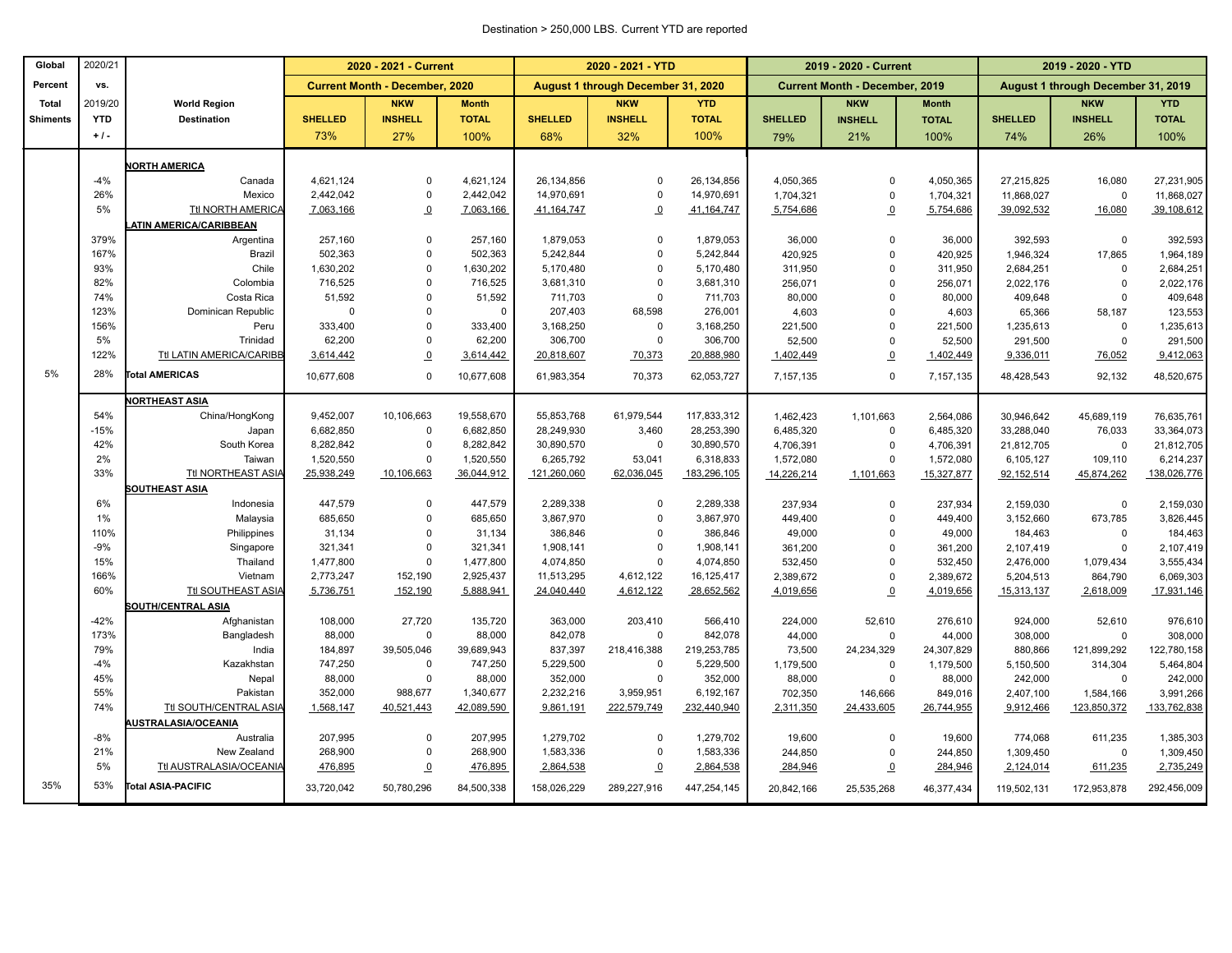| Global          | 2020/21         |                               |                      | 2020 - 2021 - Current                 |                      |                         | 2020 - 2021 - YTD                  |                         |                      | 2019 - 2020 - Current                 |                      |                           | 2019 - 2020 - YTD                  |                           |
|-----------------|-----------------|-------------------------------|----------------------|---------------------------------------|----------------------|-------------------------|------------------------------------|-------------------------|----------------------|---------------------------------------|----------------------|---------------------------|------------------------------------|---------------------------|
| Percent         | VS.             |                               |                      | <b>Current Month - December, 2020</b> |                      |                         | August 1 through December 31, 2020 |                         |                      | <b>Current Month - December, 2019</b> |                      |                           | August 1 through December 31, 2019 |                           |
| <b>Total</b>    | 2019/20         | <b>World Region</b>           |                      | <b>NKW</b>                            | <b>Month</b>         |                         | <b>NKW</b>                         | <b>YTD</b>              |                      | <b>NKW</b>                            | <b>Month</b>         |                           | <b>NKW</b>                         | <b>YTD</b>                |
| <b>Shiments</b> | <b>YTD</b>      | <b>Destination</b>            | <b>SHELLED</b>       | <b>INSHELL</b>                        | <b>TOTAL</b>         | <b>SHELLED</b>          | <b>INSHELL</b>                     | <b>TOTAL</b>            | <b>SHELLED</b>       | <b>INSHELL</b>                        | <b>TOTAL</b>         | <b>SHELLED</b>            | <b>INSHELL</b>                     | <b>TOTAL</b>              |
|                 | $+1$ .          |                               | 73%                  | 27%                                   | 100%                 | 68%                     | 32%                                | 100%                    | 79%                  | 21%                                   | 100%                 | 74%                       | 26%                                | 100%                      |
|                 |                 |                               |                      |                                       |                      |                         |                                    |                         |                      |                                       |                      |                           |                                    |                           |
|                 |                 | <b>WESTERN EUROPE</b>         |                      |                                       |                      |                         |                                    |                         |                      |                                       |                      |                           |                                    |                           |
|                 | $-15%$<br>$-3%$ | Belgium                       | 2,188,715            | $\Omega$<br>$\Omega$                  | 2,188,715            | 8,519,657               | 0<br>0                             | 8,519,657               | 2,530,776            | $\Omega$                              | 2,530,776            | 10,018,574                | $\Omega$                           | 10,018,574                |
|                 | 25%             | Denmark<br>France             | 660,000<br>6,213,775 | $\Omega$                              | 660,000<br>6,213,775 | 2,945,800<br>15,365,957 | 0                                  | 2,945,800<br>15,365,957 | 520,043<br>3,630,580 | $\mathbf 0$<br>$\Omega$               | 520,043<br>3,630,580 | 3,026,603<br>12,275,474   | $\Omega$<br>$\Omega$               | 3,026,603<br>12,275,474   |
|                 | 4%              | Germany                       | 14,182,603           | $\mathbf 0$                           | 14,182,603           | 53,645,439              | 30,600                             | 53,676,039              | 12,298,360           | $\mathbf 0$                           | 12,298,360           | 51,712,869                | 61,200                             | 51,774,069                |
|                 | 42%             | Greece                        | 1,159,550            | 31,500                                | 1,191,050            | 7,923,350               | 205,616                            | 8,128,966               | 1,258,550            | $\mathbf 0$                           | 1,258,550            | 5,592,882                 | 146,415                            | 5,739,297                 |
|                 | $-15%$          | Ireland                       | 44,000               | $\mathbf 0$                           | 44,000               | 256,000                 | $\mathbf 0$                        | 256,000                 | $\mathbf 0$          | $\mathbf 0$                           | $\mathbf 0$          | 300,000                   | $\Omega$                           | 300,000                   |
|                 | 27%             | Italy                         | 7,563,000            | 329,078                               | 7,892,078            | 39,387,394              | 1,151,241                          | 40,538,635              | 7,009,450            | 197,942                               | 7,207,392            | 30,645,295                | 1,301,867                          | 31,947,162                |
|                 | 25%             | Netherlands                   | 8,537,687            | $\mathbf 0$                           | 8,537,687            | 38,133,698              | 0                                  | 38,133,698              | 6,913,666            | $\mathbf 0$                           | 6,913,666            | 30,535,403                | 16,958                             | 30,552,361                |
|                 | 3%              | Norway                        | 456,000              | $\mathbf 0$                           | 456,000              | 3,605,512               | $\mathbf 0$                        | 3,605,512               | 324,000              | $\mathbf 0$                           | 324,000              | 3,510,046                 | $\Omega$                           | 3,510,046                 |
|                 | 20%             | Portugal                      | 220,051              | $\mathbf 0$                           | 220,051              | 738,701                 | 0                                  | 738,701                 | 132,000              | $\mathbf 0$                           | 132,000              | 614,750                   | $\Omega$                           | 614,750                   |
|                 | 8%              | Spain                         | 21,468,675           | 274,502                               | 21,743,177           | 94,417,279              | 644,145                            | 95,061,424              | 20,361,831           | 312,706                               | 20,674,537           | 87,527,393                | 878,378                            | 88,405,771                |
|                 | $-15%$          | Sweden                        | 272,800              | $\mathbf 0$<br>$\mathbf 0$            | 272,800              | 2,438,613               | $\mathbf 0$<br>0                   | 2,438,613               | 728,816              | $\mathbf 0$<br>$\Omega$               | 728,816              | 2,882,416                 | $\Omega$                           | 2,882,416                 |
|                 | $-27%$<br>19%   | Switzerland<br>United Kingdom | 132,000<br>4,574,190 | $\Omega$                              | 132,000<br>4,574,190 | 759,500<br>16,835,800   | $\mathbf 0$                        | 759,500<br>16,835,800   | 258,200<br>2,855,706 | $\Omega$                              | 258,200<br>2,855,706 | 1,038,375<br>14, 153, 872 | $\Omega$<br>$\Omega$               | 1,038,375<br>14, 153, 872 |
|                 | 12%             | Ttl WESTERN EUROPE            | 67,673,046           | 635,080                               | 68,308,126           | 285,297,700             | 2,031,602                          | 287,329,302             | 58,865,978           | 510,648                               | 59,376,626           | 254,074,916               | 2,404,818                          | 256,479,734               |
|                 |                 | <b>ENTRAL/EASTERN EUROPE</b>  |                      |                                       |                      |                         |                                    |                         |                      |                                       |                      |                           |                                    |                           |
|                 | 299%            | Bosnia                        | 88,000               | $\mathbf 0$                           | 88,000               | 350,900                 | 0                                  | 350,900                 | 0                    | $\mathbf 0$                           | $\mathbf 0$          | 88,000                    | $\mathbf 0$                        | 88,000                    |
|                 | $-26%$          | <b>Bulgaria</b>               | 167,450              | $\mathbf 0$                           | 167,450              | 842,650                 | $\mathbf 0$                        | 842,650                 | 131,000              | $\mathbf 0$                           | 131,000              | 1,132,500                 | $\Omega$                           | 1,132,500                 |
|                 | 4%              | Croatia                       | 703,200              | $\mathbf 0$                           | 703,200              | 2,371,200               | $\mathbf 0$                        | 2,371,200               | 264,000              | $\mathbf 0$                           | 264,000              | 2,286,500                 | $\Omega$                           | 2,286,500                 |
|                 | 55%             | Czech Republic                | 394,044              | $\mathbf 0$                           | 394,044              | 946,812                 | 0                                  | 946,812                 | 308,000              | $\mathbf 0$                           | 308,000              | 612,000                   | $\Omega$                           | 612,000                   |
|                 | 2%              | Estonia                       | 1,742,150            | 7,700                                 | 1,749,850            | 6,393,749               | 7,700                              | 6,401,449               | 1,668,048            | 26,576                                | 1,694,624            | 6,260,663                 | 41,909                             | 6,302,572                 |
|                 | 40%             | Georgia                       | 255,150              | $\mathbf 0$                           | 255,150              | 1,595,150               | 31,500                             | 1,626,650               | 88,000               | $\Omega$                              | 88,000               | 1,166,000                 | $\mathbf 0$                        | 1,166,000                 |
|                 | 63%             | Latvia                        | 160,000              | $\Omega$                              | 160,000              | 796,000                 | 0                                  | 796,000                 | 80,000               | $\mathbf 0$                           | 80,000               | 488,000                   | $\Omega$                           | 488,000                   |
|                 | 69%             | Lithuania                     | 1,137,000            | $\mathbf 0$                           | 1,137,000            | 4,114,000               | 0                                  | 4,114,000               | 814,550              | $\mathbf 0$                           | 814,550              | 2,406,325                 | 30,771                             | 2,437,096                 |
|                 | 84%             | Poland                        | 718,950              | $\mathbf 0$                           | 718,950              | 2,874,600               | 0                                  | 2,874,600               | 592,000              | $\mathbf 0$                           | 592,000              | 1,559,500                 | $\mathbf 0$                        | 1,559,500                 |
|                 | 241%<br>68%     | Romania<br>Ukraine            | 132,000<br>554,600   | $\mathbf 0$<br>$\mathbf 0$            | 132,000              | 300,000<br>3,079,524    | $\mathbf 0$<br>0                   | 300,000<br>3,079,524    | 0<br>218,000         | $\mathbf 0$<br>$\mathbf 0$            | $^{\circ}$           | 88,000<br>1,829,150       | $\mathbf 0$<br>7,000               | 88,000<br>1,836,150       |
|                 | 29%             | Ttl CENTRAL/EASTERN EURO      | 6,272,294            | 7,700                                 | 554,600<br>6,279,994 | 24,938,035              | 39,200                             | 24,977,235              | 4,251,598            | 26,576                                | 218,000<br>4,278,174 | 19,260,588                | 79,680                             | 19,340,268                |
| 24%             | 13%             | Total EUROPE                  | 73,945,340           |                                       | 74,588,120           | 310,235,735             |                                    | 312,306,537             |                      |                                       |                      |                           |                                    | 275,820,002               |
|                 |                 |                               |                      | 642,780                               |                      |                         | 2,070,802                          |                         | 63,117,576           | 537,224                               | 63,654,800           | 273,335,504               | 2,484,498                          |                           |
|                 |                 | <b>IIDDLE EAST</b>            |                      |                                       |                      |                         |                                    |                         |                      |                                       |                      |                           |                                    |                           |
|                 | $-46%$          | Bahrain                       | 212,000              | $\mathbf 0$                           | 212,000              | 455,750                 | 0                                  | 455,750                 | 250,150              | 10,650                                | 260,800              | 837,150                   | 10,650                             | 847,800                   |
|                 | $-10%$<br>60%   | Cyprus                        | 96,000<br>88,000     | $\mathbf 0$<br>$\mathbf 0$            | 96,000<br>88,000     | 548,500<br>832,000      | 0<br>0                             | 548,500<br>832,000      | 80,000               | $\mathbf 0$                           | 80,000               | 611,600                   | $\Omega$<br>$\mathbf 0$            | 611,600                   |
|                 | $-31%$          | Iraq<br>Israel                | 1,450,755            | 31,950                                | 1,482,705            | 5,263,450               | 159,858                            | 5,423,308               | 176,000<br>2,566,650 | $\mathbf 0$<br>157,446                | 176,000<br>2,724,096 | 521,000<br>7,004,080      |                                    | 521,000<br>7,872,451      |
|                 | 33%             | Jordan                        | 722,000              | 82,333                                | 804,333              | 5,917,000               | 537,920                            | 6,454,920               | 807,400              | 32,400                                | 839,800              | 4,456,850                 | 868,371<br>400,731                 | 4,857,581                 |
|                 | $-2%$           | Kuwait                        | 763,300              | $\mathbf 0$                           | 763,300              | 1,204,550               | $\mathbf 0$                        | 1,204,550               | 411,250              | $\mathbf 0$                           | 411,250              | 1,223,500                 | $\Omega$                           | 1,223,500                 |
|                 | $-6%$           | Lebanon                       | 707,750              | $\Omega$                              | 707,750              | 1,545,750               | 0                                  | 1,545,750               | 30,000               | 0                                     | 30,000               | 1,635,950                 | $\mathbf 0$                        | 1,635,950                 |
|                 | $-54%$          | Qatar                         | 125,200              | $\Omega$                              | 125,200              | 561,200                 | 0                                  | 561,200                 | 330,000              | 15,975                                | 345,975              | 1,196,360                 | 19,525                             | 1,215,885                 |
|                 | $-18%$          | Saudi Arabia                  | 2,673,550            | 89,621                                | 2,763,171            | 8,897,010               | 149,021                            | 9,046,031               | 3,947,950            | 89,977                                | 4,037,927            | 10,655,350                | 360,992                            | 11,016,342                |
|                 | $-13%$          | Turkey                        | 2,843,779            | 896,351                               | 3,740,130            | 22,629,392              | 7,809,115                          | 30,438,507              | 5,100,450            | 2,902,834                             | 8,003,284            | 20,820,250                | 13,992,991                         | 34,813,241                |
|                 | $-9%$           | United Arab Emirates          | 7,904,000            | 560,668                               | 8,464,668            | 42,263,950              | 7,021,453                          | 49,285,403              | 7,481,050            | 1,075,585                             | 8,556,635            | 47,213,303                | 7,207,747                          | 54,421,050                |
|                 | $-11%$          | Ttl MIDDLE EAST               | 17,586,334           | 1,660,923                             | 19,247,257           | 90,186,552              | 15,677,367                         | 105,863,919             | 21,268,900           | 4,284,867                             | 25,553,767           | 96,307,393                | 22,861,007                         | 119,168,400               |
|                 |                 | NORTH AFRICA                  |                      |                                       |                      |                         |                                    |                         |                      |                                       |                      |                           |                                    |                           |
|                 | $-86%$<br>77%   | Algeria                       | 264,000<br>1,033,000 | 0<br>48,128                           | 264,000<br>1,081,128 | 570,000<br>3,174,150    | $\mathbf 0$<br>350,750             | 570,000<br>3,524,900    | 836,000              | 31,500                                | 867,500              | 3,903,550                 | 31,500                             | 3,935,050                 |
|                 | 196%            | Egypt<br>Libya                | 204,000              | $\mathbf 0$                           | 204,000              | 2,000,000               | 188,860                            | 2,188,860               | 300,000<br>217,250   | 51,188<br>31,361                      | 351,188<br>248,611   | 1,757,550<br>677,050      | 237,211<br>63,662                  | 1,994,761<br>740,712      |
|                 | 83%             | Morocco                       | 4,569,100            | $\mathbf 0$                           | 4,569,100            | 14,488,350              | 0                                  | 14,488,350              | 3,508,300            | 0                                     | 3,508,300            | 7,899,050                 | 0                                  | 7,899,050                 |
|                 | 120%            | Tunisia                       | 88,000               | 0                                     | 88,000               | 484,000                 | 0                                  | 484,000                 | 44,000               | 0                                     | 44,000               | 220,000                   | $\mathbf 0$                        | 220,000                   |
|                 | 44%             | Ttl NORTH AFRICA              | 6,158,100            | 48,128                                | 6,206,228            | 20,716,500              | 539,610                            | 21,256,110              | 4,905,550            | 114,049                               | 5,019,599            | 14,457,200                | 332,373                            | 14,789,573                |
|                 |                 | <b>SUB-SAHARAN AFRICA</b>     |                      |                                       |                      |                         |                                    |                         |                      |                                       |                      |                           |                                    |                           |
|                 | 7%              | South Africa                  | 846,454              | 0                                     | 846,454              | 3,090,241               | $\mathbf 0$                        | 3,090,241               | 636,679              | 67,163                                | 703,842              | 2,618,823                 | 262,381                            | 2,881,204                 |
|                 | 10%             | <b>Ttl SUB-SAHARAN AFRICA</b> | 918,454              | $\overline{0}$                        | 918,454              | 3,320,891               | $\overline{\mathfrak{o}}$          | 3,320,891               | 636,679              | 67,163                                | 703,842              | 2,757,323                 | 262,381                            | 3,019,704                 |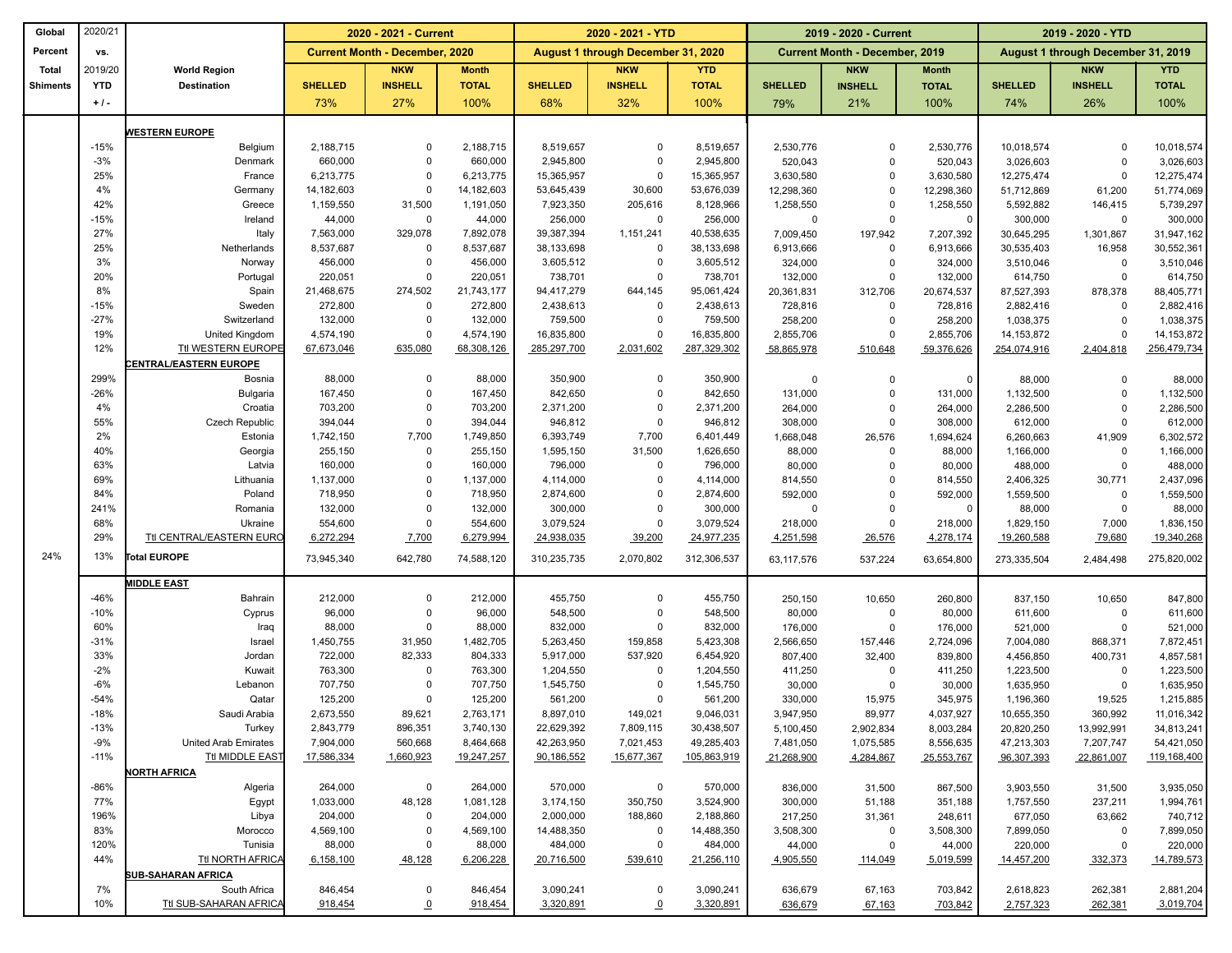| Global          | 2020/21    |                              |                | 2020 - 2021 - Current                 |              |                | 2020 - 2021 - YTD                  |               |                | 2019 - 2020 - Current                 |              | 2019 - 2020 - YTD |                                    |               |
|-----------------|------------|------------------------------|----------------|---------------------------------------|--------------|----------------|------------------------------------|---------------|----------------|---------------------------------------|--------------|-------------------|------------------------------------|---------------|
| Percent         | VS.        |                              |                | <b>Current Month - December, 2020</b> |              |                | August 1 through December 31, 2020 |               |                | <b>Current Month - December, 2019</b> |              |                   | August 1 through December 31, 2019 |               |
| <b>Total</b>    | 2019/20    | <b>World Region</b>          |                | <b>NKW</b>                            | <b>Month</b> |                | <b>NKW</b>                         | <b>YTD</b>    |                | <b>NKW</b>                            | <b>Month</b> |                   | <b>NKW</b>                         | <b>YTD</b>    |
| <b>Shiments</b> | <b>YTD</b> | <b>Destination</b>           | <b>SHELLED</b> | <b>INSHELL</b>                        | <b>TOTAL</b> | <b>SHELLED</b> | <b>INSHELL</b>                     | <b>TOTAL</b>  | <b>SHELLED</b> | <b>INSHELL</b>                        | <b>TOTAL</b> | <b>SHELLED</b>    | <b>INSHELL</b>                     | <b>TOTAL</b>  |
|                 | $+1$ .     |                              | 73%            | 27%                                   | 100%         | 68%            | 32%                                | 100%          | 79%            | 21%                                   | 100%         | 74%               | 26%                                | 100%          |
| 10%             | $-5%$      | Total MIDDLE EAST/AFRICA     | 24.662.888     | 1.709.051                             | 26.371.939   | 114.223.943    | 16.216.977                         | 130.440.920   | 26.811.129     | 4.466.079                             | 31.277.208   | 113.521.916       | 23.455.761                         | 136,977,677   |
|                 | 26%        | <b>TOTAL EXPORTS</b>         | 143.005.878    | 53.132.127                            | 196.138.005  | 644,469,261    | 307,586,068                        | 952,055,329   | 117.928.006    | 30.538.571                            | 148.466.577  | 554.788.094       | 198.986.269                        | 753,774,363   |
| 26%             | 11%        | <b>TOTAL DOMESTIC</b>        |                |                                       | 60.757.484   |                |                                    | 331,723,301   |                |                                       | 57.489.429   |                   |                                    | 297,548,942   |
| 100%            | 22%        | <b>GRAND TOTAL SHIPMENTS</b> |                |                                       | 256,895,489  |                |                                    | 1,283,778,630 |                |                                       | 205,956,006  |                   |                                    | 1,051,323,305 |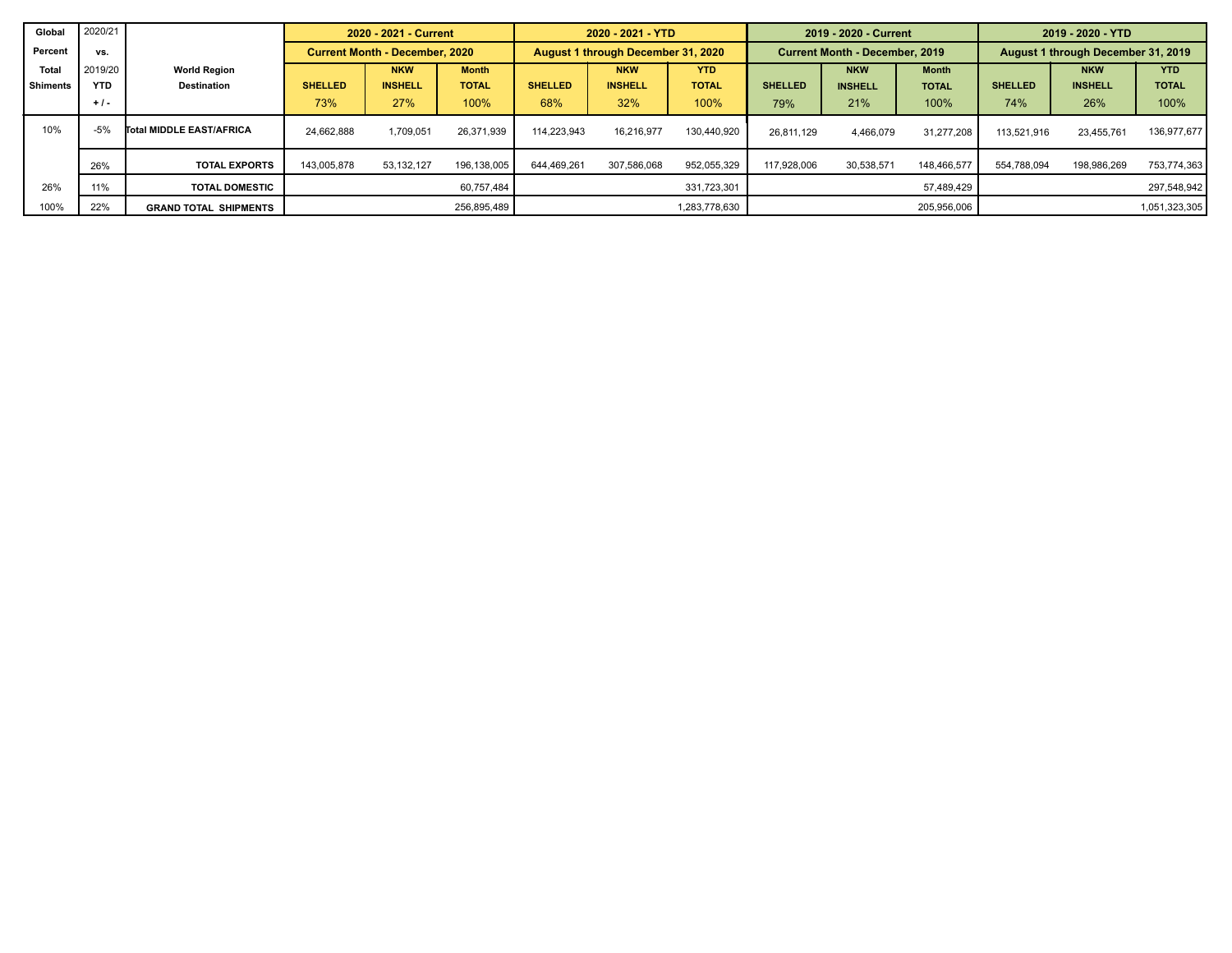

## **Almond Board of California Almond Board Quality Control Receipts Report Industry Summary**

## **August 1, 2020 through December 31, 2020**

|                                  | <b>From ABC Form</b> | <b>From USDA Inspection Certificates</b> |                        | % of Total      |           |
|----------------------------------|----------------------|------------------------------------------|------------------------|-----------------|-----------|
| <b>Variety Name</b>              | 1 Total Receipts     | <b>Total Receipts</b>                    | <b>Total Inedibles</b> | <b>Receipts</b> | % Rejects |
| Aldrich                          | 123,068,946          | 123,085,630                              | 1,314,484              | 4.29%           | 1.07%     |
| Avalon                           | 6,836,073            | 6,812,901                                | 186,784                | 0.24%           | 2.74%     |
| <b>Butte</b>                     | 69,629,927           | 79,309,772                               | 686,185                | 2.43%           | 0.87%     |
| <b>Butte/Padre</b>               | 221,549,384          | 218,471,207                              | 2,187,053              | 7.72%           | 1.00%     |
| Carmel                           | 128,926,952          | 128,247,781                              | 1,240,388              | 4.49%           | 0.97%     |
| Folsom                           | 584,999              | 637,404                                  | 24,658                 | 0.02%           | 3.87%     |
| Fritz                            | 105,953,561          | 105,050,772                              | 1,544,143              | 3.69%           | 1.47%     |
| Independence                     | 224,509,838          | 226,477,480                              | 4,200,511              | 7.83%           | 1.85%     |
| Livingston                       | 3,766,305            | 3,748,303                                | 53,382                 | 0.13%           | 1.42%     |
| Marchini                         | 522,500              | 575,953                                  | 5,730                  | 0.02%           | 0.99%     |
| Marcona                          | 884,452              | 828,650                                  | 7,175                  | 0.03%           | 0.87%     |
| Mission                          | 6,601,801            | 6,731,271                                | 43,454                 | 0.23%           | 0.65%     |
| Mixed                            | 49,759,325           | 65,438,730                               | 2,732,666              | 1.73%           | 4.18%     |
| Mono                             | 267,589              | 369,965                                  | 3,568                  | 0.01%           | 0.96%     |
| Monterey                         | 440,800,278          | 441,882,065                              | 6,944,062              | 15.37%          | 1.57%     |
| Morley                           | 437,235              | 404,174                                  | 4,278                  | 0.02%           | 1.06%     |
| Neplus                           | 495,336              | 771,922                                  | 13,097                 | 0.02%           | 1.70%     |
| Nonpareil                        | 1,216,741,342        | 1,218,125,400                            | 16,369,430             | 42.42%          | 1.34%     |
| Padre                            | 22,674,687           | 23,058,561                               | 133,214                | 0.79%           | 0.58%     |
| Peerless                         | 5,146,622            | 5,238,400                                | 22,942                 | 0.18%           | 0.44%     |
| Price                            | 25,259,444           | 24,523,530                               | 160,850                | 0.88%           | 0.66%     |
| Ruby                             | 2,006,156            | 1,993,762                                | 25,726                 | 0.07%           | 1.29%     |
| Savana                           | 185,853              | 185,854                                  | 2,273                  | 0.01%           | 1.22%     |
| Shasta                           | 12,046,415           | 12,315,097                               | 100,105                | 0.42%           | 0.81%     |
| Sonora                           | 38,909,797           | 37,921,602                               | 540,181                | 1.36%           | 1.42%     |
| Supareil                         | 13,564,810           | 13,939,566                               | 164,864                | 0.47%           | 1.18%     |
| Tokyo                            | 286,416              | 286,417                                  | 2,135                  | 0.01%           | 0.75%     |
| Winters                          | 17,909,870           | 17,321,882                               | 192,953                | 0.62%           | 1.11%     |
| <b>Wood Colony</b>               | 125,673,627          | 127, 157, 579                            | 992,250                | 4.38%           | 0.78%     |
| <b>Major Varieties Sub Total</b> | 2,864,999,540        | 2,890,911,630                            | 39,898,541             | 99.87%          | 1.38%     |
| <b>Minor Varieties Sub Total</b> | 3,585,962            | 5,050,839                                | 76,252                 | 0.13%           | 1.51%     |
| <b>Grand Total All Varieties</b> | 2,868,585,502        | 2,895,962,469                            | 39,974,793             | 100.00%         | 1.38%     |

**This report is subject to futher verification of handler's receipts and futher reconciliation of USDA Incoming Certificates**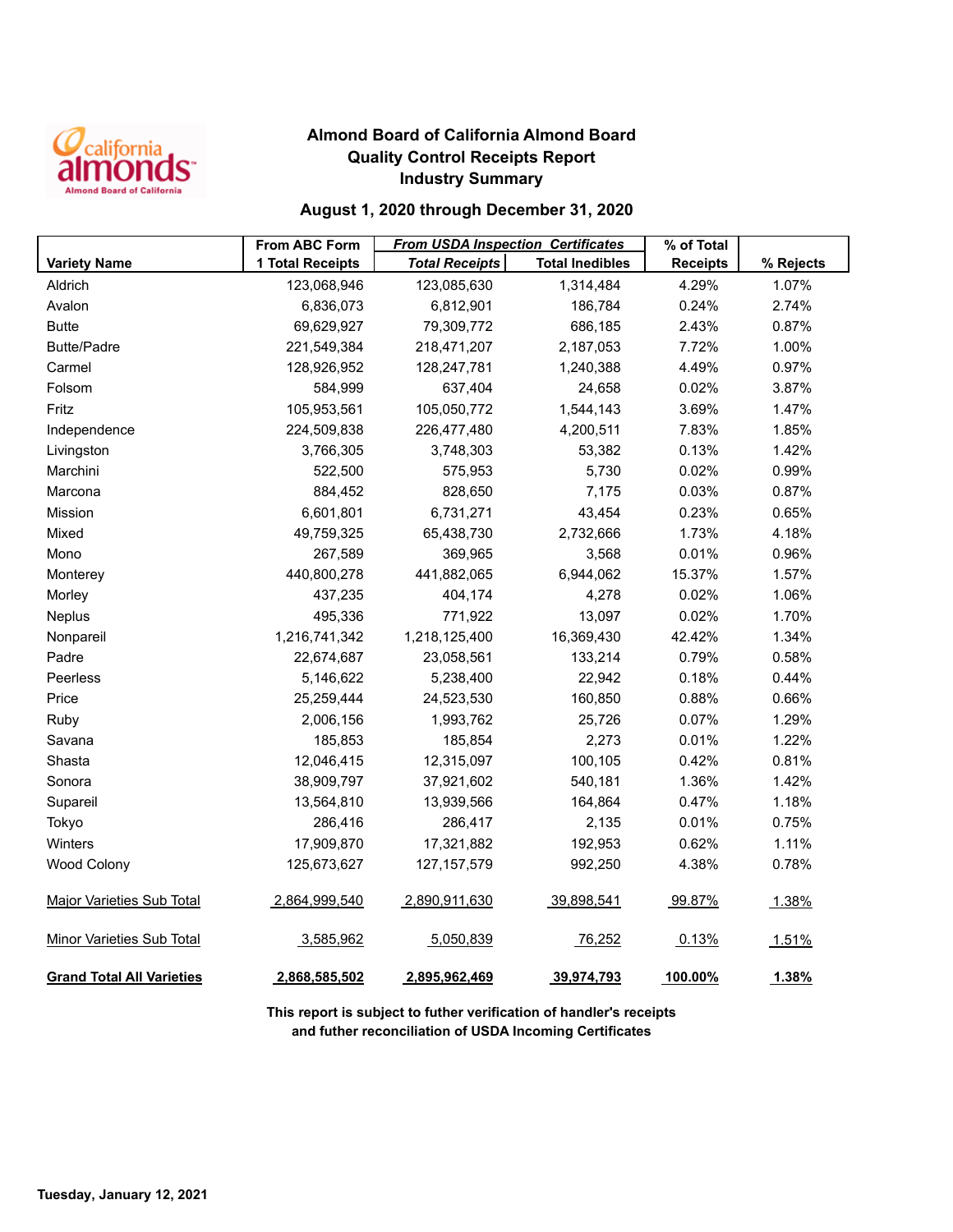# Almond Board of California Record Breaking History Million Pounds

| <b>Domestic</b> | 20/21 vs. 19/20 | 20/21  | 19/20  | 18/19  | 17/18  | 16/17  | 15/16  | 14/15  | 13/14  | 12/13  | 11/12  |
|-----------------|-----------------|--------|--------|--------|--------|--------|--------|--------|--------|--------|--------|
| August          | 5.6%            | 65.93  | 62.45  | 67.05  | 67.25  | 58.80  | 53.98  | 51.14  | 50.67  | 48.28  | 43.54  |
| September       | 17.0%           | 63.58  | 54.35  | 50.08  | 50.44  | 58.20  | 50.60  | 48.48  | 49.63  | 37.29  | 42.50  |
| October         | 17.9%           | 73.76  | 62.55  | 68.18  | 63.91  | 60.11  | 50.50  | 64.23  | 59.42  | 61.10  | 51.69  |
| November        | 11.5%           | 67.69  | 60.70  | 64.22  | 61.12  | 52.25  | 48.80  | 51.56  | 58.86  | 54.45  | 53.40  |
| December        | 5.7%            | 60.76  | 57.49  | 53.38  | 52.97  | 49.17  | 42.82  | 48.13  | 47.14  | 39.15  | 36.64  |
| January         |                 |        | 71.17  | 65.30  | 60.18  | 57.29  | 44.99  | 53.07  | 52.25  | 44.65  | 38.02  |
| February        |                 |        | 64.36  | 58.41  | 53.75  | 51.81  | 51.11  | 49.27  | 54.47  | 43.18  | 38.74  |
| March           |                 |        | 79.67  | 60.71  | 63.28  | 56.20  | 41.70  | 56.26  | 57.01  | 52.20  | 48.49  |
| April           |                 |        | 77.70  | 67.67  | 73.30  | 50.77  | 50.95  | 58.74  | 50.87  | 51.36  | 45.45  |
| May             |                 |        | 57.15  | 66.16  | 66.29  | 58.60  | 53.36  | 52.35  | 54.64  | 54.31  | 53.72  |
| June            |                 |        | 58.50  | 57.15  | 62.28  | 65.30  | 53.36  | 54.31  | 53.35  | 51.28  | 49.61  |
| July            |                 |        | 68.15  | 62.87  | 59.95  | 57.47  | 51.03  | 51.86  | 53.50  | 51.15  | 44.90  |
| Total           | 11.49%          | 331.72 | 774.25 | 741.17 | 734.73 | 675.96 | 593.19 | 639.40 | 641.81 | 588.40 | 546.71 |

| <b>Export</b> | 20/21 vs. 19/20 | 20/21  | 19/20    | 18/19    | 17/18    | 16/17    | 15/16    | 14/15    | 13/14    | 12/13    | 11/12    |
|---------------|-----------------|--------|----------|----------|----------|----------|----------|----------|----------|----------|----------|
| August        | 49.1%           | 127.12 | 85.28    | 87.18    | 101.32   | 111.22   | 72.19    | 90.55    | 97.26    | 91.37    | 67.99    |
| September     | 39.1%           | 197.39 | 141.89   | 118.77   | 140.14   | 143.36   | 92.38    | 114.55   | 127.48   | 118.56   | 123.67   |
| October       | 16.2%           | 235.92 | 202.95   | 178.93   | 182.58   | 175.44   | 112.08   | 140.41   | 169.19   | 159.93   | 167.87   |
| November      | 11.6%           | 195.49 | 175.19   | 173.41   | 167.34   | 135.26   | 91.72    | 94.00    | 139.58   | 129.54   | 159.69   |
| December      | 32.1%           | 196.14 | 148.47   | 146.22   | 151.59   | 107.05   | 92.60    | 100.00   | 110.46   | 120.10   | 120.56   |
| January       |                 |        | 149.32   | 144.31   | 133.32   | 108.51   | 84.25    | 62.30    | 108.03   | 111.87   | 115.66   |
| February      |                 |        | 137.42   | 128.54   | 136.38   | 100.46   | 103.94   | 90.71    | 94.87    | 116.83   | 111.11   |
| March         |                 |        | 128.56   | 124.24   | 130.67   | 121.99   | 119.38   | 133.88   | 94.28    | 88.44    | 124.05   |
| April         |                 |        | 103.50   | 109.34   | 103.10   | 101.21   | 116.59   | 92.36    | 86.85    | 78.16    | 103.07   |
| May           |                 |        | 96.74    | 112.56   | 92.01    | 112.09   | 124.71   | 87.25    | 89.09    | 77.25    | 91.70    |
| June          |                 |        | 116.86   | 108.02   | 94.49    | 111.75   | 120.66   | 96.49    | 99.48    | 86.00    | 91.72    |
| July          |                 |        | 111.98   | 91.32    | 83.86    | 96.49    | 87.55    | 70.65    | 79.01    | 100.01   | 74.82    |
| Total         | 26.31%          | 952.06 | 1,598.16 | 1,522.85 | 1,516.79 | 1,424.83 | 1,218.05 | 1,173.14 | 1,295.58 | 1,278.05 | 1,351.91 |

| <b>Net</b> | 20/21 vs. 19/20 | 20/21    | 19/20    | 18/19    | 17/18    | 16/17    | 15/16    | 14/15    | 13/14    | 12/13    | 11/12    |
|------------|-----------------|----------|----------|----------|----------|----------|----------|----------|----------|----------|----------|
| August     | 30.7%           | 193.05   | 147.73   | 154.23   | 168.57   | 170.02   | 126.17   | 141.69   | 147.93   | 139.65   | 111.53   |
| September  | 33.0%           | 260.97   | 196.24   | 168.85   | 190.58   | 201.56   | 142.98   | 163.02   | 177.11   | 155.85   | 166.18   |
| October    | 16.6%           | 309.68   | 265.50   | 247.11   | 246.49   | 235.55   | 162.58   | 204.64   | 228.61   | 221.03   | 219.55   |
| November   | 11.6%           | 263.18   | 235.90   | 237.63   | 228.46   | 187.51   | 140.52   | 145.56   | 198.45   | 183.99   | 213.10   |
| December   | 24.7%           | 256.90   | 205.96   | 199.60   | 204.56   | 156.22   | 135.42   | 148.14   | 157.60   | 159.24   | 157.21   |
| January    |                 |          | 220.50   | 209.61   | 193.50   | 165.80   | 129.24   | 115.37   | 160.27   | 156.52   | 153.68   |
| February   |                 |          | 201.78   | 186.95   | 190.13   | 152.26   | 155.05   | 139.98   | 149.34   | 160.02   | 149.85   |
| March      |                 |          | 208.22   | 184.95   | 193.95   | 178.19   | 161.08   | 190.14   | 151.29   | 140.64   | 172.54   |
| April      |                 |          | 181.19   | 177.01   | 176.40   | 151.98   | 167.55   | 151.09   | 137.72   | 129.52   | 148.52   |
| May        |                 |          | 153.89   | 178.72   | 158.30   | 170.69   | 178.07   | 139.60   | 143.73   | 131.56   | 145.42   |
| June       |                 |          | 175.37   | 165.17   | 156.76   | 177.05   | 174.01   | 150.80   | 152.82   | 137.28   | 141.32   |
| July       |                 |          | 180.13   | 154.19   | 143.81   | 153.97   | 138.58   | 122.51   | 132.51   | 151.16   | 119.72   |
| Total      | 22.11%          | 1,283.78 | 2,372.41 | 2,264.02 | 2,251.52 | 2,100.79 | 1,811.24 | 1,812.53 | 1,937.38 | 1,866.45 | 1,898.62 |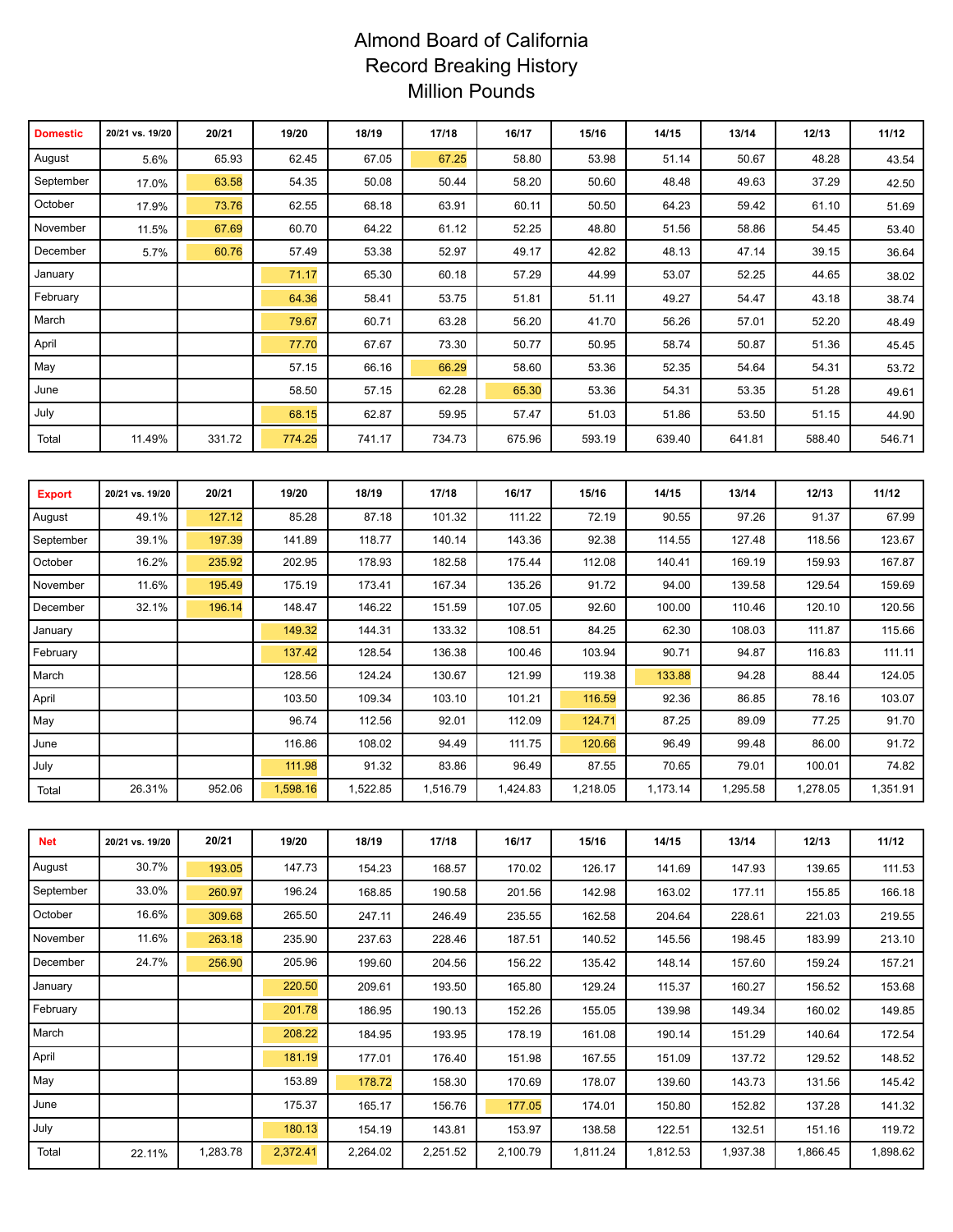### **ALMOND RECIEPTS BY COUNTY / BY VARIETY AND CROP YEAR**

**Almond Board of California**

**Period: 8/1/2020 through 12/31/2020**

#### **Total Kernel Weight Lbs., By County**

|          | <b>COUNTIES</b>    | $%$ CROP | Nonpareil     | Monterey    | <b>Butte/Padre</b> | Carmel      | <b>Butte</b> | Fritz       | All Others  | <b>All Varieties</b> |
|----------|--------------------|----------|---------------|-------------|--------------------|-------------|--------------|-------------|-------------|----------------------|
| Northern |                    |          |               |             |                    |             |              |             |             |                      |
|          | <b>BUTTE</b>       | 2.24%    | 30,104,582    | 3,234,360   | 1,828,947          | 4,355,459   | 3,174,604    | 512,121     | 21.630.396  | 64,840,469           |
|          | <b>COLUSA</b>      | 5.34%    | 72,381,867    | 16,650,382  | 3,888,626          | 11,315,386  | 10,203,328   | 8,318,772   | 31,887,539  | 154,645,900          |
|          | <b>GLENN</b>       | 3.06%    | 46,569,343    | 5,157,780   | 2,281,306          | 7,123,670   | 5,431,259    | 1,255,025   | 20,815,962  | 88,634,345           |
|          | <b>SOLANO</b>      | 1.01%    | 10,590,454    | 2,433,756   | 436,679            | 1,046,376   | 989,713      | 8,265       | 13,623,154  | 29,128,397           |
|          | <b>SUTTER</b>      | 0.62%    | 6,485,734     | 2,125,346   | 993,024            | 740,031     | 1,107,188    | 39,532      | 6,377,883   | 17,868,738           |
|          | <b>TEHAMA</b>      | 1.01%    | 15,524,049    | 1,760,052   | 1,124,007          | 3,036,430   | 1,720,385    | 2,308       | 6,044,607   | 29,211,838           |
|          | <b>YOLO</b>        | 2.68%    | 34,030,263    | 10,078,301  | 1,696,323          | 3,998,204   | 3,698,340    | 933,069     | 23,176,712  | 77,611,212           |
|          | <b>YUBA</b>        | 0.09%    | 963,310       | 160,979     | 6,645              | 97,302      | 14,369       | 57,860      | 1,271,299   | 2,571,764            |
|          | <b>OTHERS</b>      | 0.18%    | 2,156,770     | 443,082     | 31,701             | 139,439     | 100,588      | 3,230       | 2,455,397   | 5,330,207            |
|          | Northern Totals:   | 16.22%   | 218,806,372   | 42,044,038  | 12,287,258         | 31,852,297  | 26,439,774   | 11,130,182  | 127,282,949 | 469,842,870          |
| Central  |                    |          |               |             |                    |             |              |             |             |                      |
|          | <b>MERCED</b>      | 10.14%   | 116, 132, 118 | 36,869,078  | 26,146,660         | 17,593,314  | 9,266,051    | 10,208,966  | 77,565,021  | 293,781,208          |
|          | <b>SAN JOAQUIN</b> | 5.65%    | 63.445.431    | 7.574.597   | 11.263.223         | 16.587.426  | 3.996.963    | 5.403.043   | 55.425.789  | 163,696,472          |
|          | <b>STANISLAUS</b>  | 14.51%   | 162,136,481   | 31,251,590  | 37,543,570         | 37,092,698  | 9,039,932    | 12,556,359  | 130,560,654 | 420,181,284          |
|          | <b>OTHERS</b>      | 0.08%    | 736,960       | 343.834     | 99,122             | 253,604     | $\mathbf{0}$ | 0           | 991.164     | 2,424,684            |
|          | Central Totals:    | 30.39%   | 342,450,990   | 76,039,099  | 75,052,575         | 71,527,042  | 22,302,946   | 28,168,368  | 264,542,628 | 880,083,648          |
| Southern |                    |          |               |             |                    |             |              |             |             |                      |
|          | <b>FRESNO</b>      | 19.68%   | 230,492,697   | 109,653,649 | 49,342,290         | 6,920,973   | 14,315,949   | 15,198,273  | 143,986,856 | 569,910,687          |
|          | <b>KERN</b>        | 16.16%   | 209,753,363   | 108,600,117 | 38,225,572         | 7,565,639   | 10,081,023   | 32,456,122  | 61,219,791  | 467,901,627          |
|          | <b>KINGS</b>       | 2.41%    | 25,762,137    | 14,208,337  | 8.391.445          | 119.503     | 334,609      | 1.831.070   | 19.002.452  | 69,649,553           |
|          | <b>MADERA</b>      | 11.10%   | 142,072,399   | 64,768,020  | 29,296,640         | 9,186,034   | 4,419,843    | 10,506,927  | 61,271,406  | 321,521,269          |
|          | <b>TULARE</b>      | 4.03%    | 48,742,665    | 26,332,319  | 5,875,427          | 1,072,448   | 1,415,628    | 5,759,830   | 27,398,148  | 116,596,465          |
|          | <b>OTHERS</b>      | 0.02%    | 44.777        | 236,486     | $\Omega$           | 3,845       | $\Omega$     | 0           | 171.242     | 456,350              |
|          | Southern Totals:   | 53.39%   | 656,868,038   | 323,798,928 | 131, 131, 374      | 24,868,442  | 30,567,052   | 65,752,222  | 313,049,895 | 1,546,035,951        |
|          | <b>YTD Totals:</b> | 100.00%  | 1,218,125,400 | 441,882,065 | 218.471.207        | 128,247,781 | 79,309,772   | 105.050.772 | 704.875.472 | 2.895.962.469        |